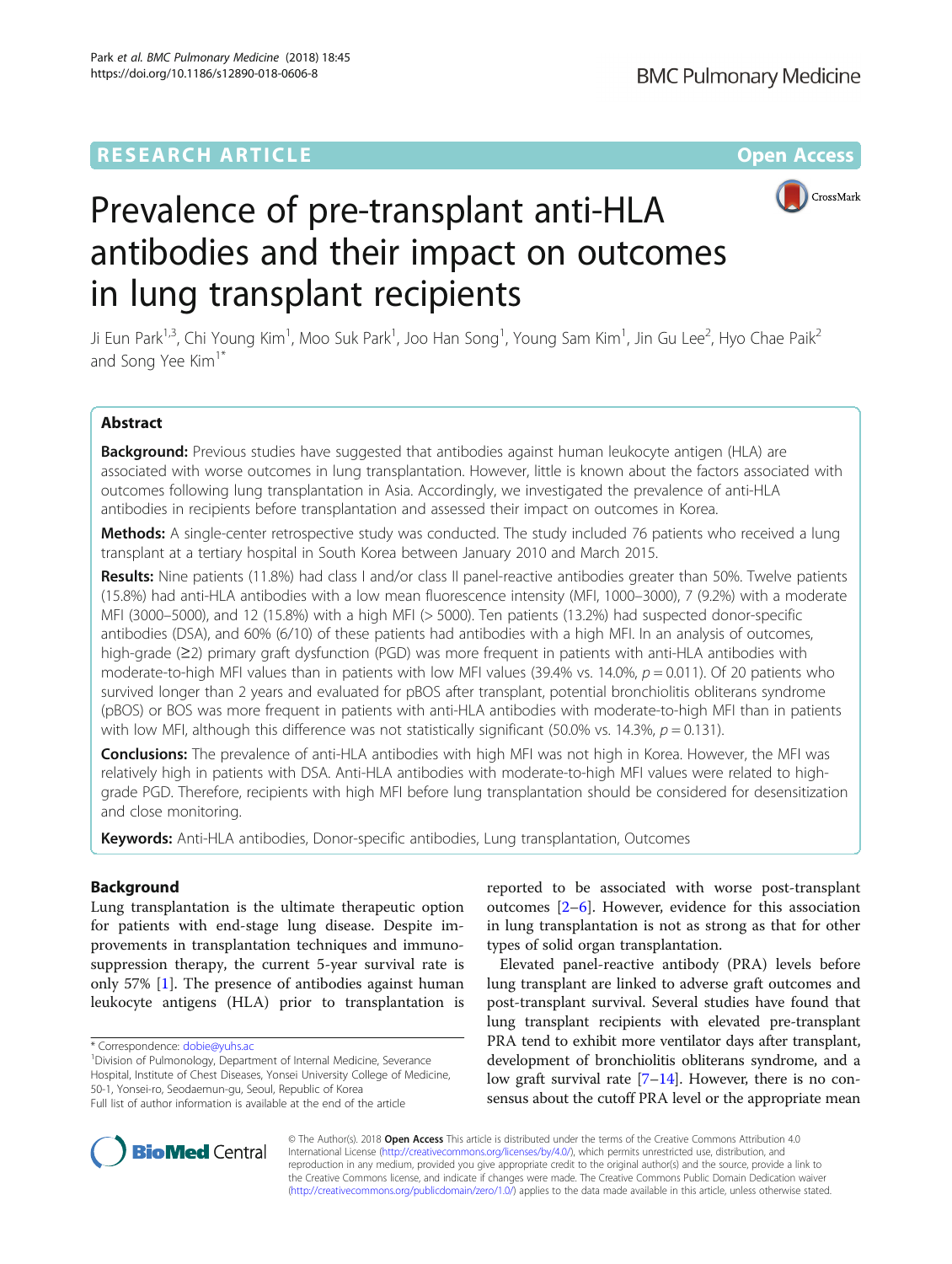fluorescence intensity (MFI) threshold for identifying anti-HLA antibodies or assessing their impact on outcomes in lung transplant recipients. A recent study has reported an association between pre-transplant anti-HLA antibodies with high MFI values (i.e., > 3000) and a high rate of antibody-mediated rejection [[15\]](#page-8-0).

Limited data exist regarding the distribution and impact of anti-HLA antibodies before lung transplantation in Asia, despite the increasing number of lung transplantations in the region, indicating the importance of these analyses. The objectives of this study were (1) to investigate the prevalence of pre-transplant anti-HLA antibodies for a wide spectrum of thresholds in patients prior to lung transplant and (2) to assess their impact on outcomes in lung transplant recipients in Korea.

## Methods

## Study design and population

In this retrospective study, the medical records of consecutive lung transplant recipients at one tertiary care hospital in South Korea between January 2010 and March 2015 were reviewed. Pediatric cases (< 16 years of age) and heart-lung transplantation cases were excluded. In total, 76 lung transplant recipients, who were followed through September 2015, were included.

#### Immunologic evaluation

Before transplantation, all patients underwent panel reactive antibody (PRA) class I and class II identification (Immucor, Stamford, CT, USA). The anti-HLA antibodies specificity is classified into 1000, 3000, and 10,000 based on the MFI value. MFI < 1000 is very weak, 1000 ≤ MFI < 3000 is weak, 3000 ≤ MFI < 10,000 is moderate, and above 10,000 is strong. The cut off value of MFI considered to be anti HLA Ab positive is 1000. The highest mean fluorescence intensity (MFI) was recorded as the MFI. Anti-HLA antibodies against donor HLA was defined as donor-specific antibodies (DSA). DSA was quantified based on MFI, the cutoff value of MFI considered as DSA positive is 500.

## Clinical settings

The transplantation was performed regardless of the status of DSA because of the problem of donor shortage. And we considered desensitization protocol including plasma exchange and immunoglobulin after lung transplantation in patients with pre-transplant DSA and  $MFI \geq 3000$ .

All patients received induction therapy with high-dose steroids (methylprednisolone, 500 mg), followed by standard triple immunosuppressive therapy consisting of tacrolimus, mycophenolate, and prednisolone after lung transplant. Pre-transplant immunological results did not affect the choice of immunosuppressant regimen.

#### Clinical outcomes

Clinical outcomes included primary graft dysfunction (PGD) and bronchiolitis obliterans syndrome (BOS). PGD after lung transplantation represents an injury to the transplanted lung that develops in the first 72 h after transplantation. The severity of PGD is graded based on the ratio of arterial oxygen pressure to the inspired oxygen concentration (PaO<sub>2</sub>/FiO<sub>2</sub>) and the presence of infiltration on chest radiographs according to the International Society for Heart and Lung Transplantation (ISHLT) criteria [[16](#page-8-0)]. BOS was identified as a progressive decline in forced expiratory volume in 1 s ( $FEV<sub>1</sub>$ ) after excluding other etiologies. BOS was diagnosed according to the criteria of ISHLT. A potential BOS (pBOS) stage defined by a 10% to 19% decrease in FEV<sub>1</sub> and/or by  $a \ge 25%$  decrease in  $FEF_{25-75}$  from baseline [\[17,](#page-8-0) [18](#page-8-0)]. The incidence of BOS could not be determined because the study period was relatively short; accordingly, pBOS was used as an outcome, instead of BOS. pBOS was analyzed in patients who survived longer than 2 years after lung transplantation.

## Statistical analysis

All analyses were performed using SPSS (version 20.0) (SPSS, Inc., Chicago, IL, USA). Continuous variables are reported as means and standard deviations, and categorical variables are reported as counts and percentages. Recipient characteristics in groups distinguished by anti-HLA antibodies were compared using Fisher's exact tests and Mann–Whitney U tests for categorical and continuous variables, respectively. A two-tailed  $p$ -value of  $< 0.05$ was considered statistically significant.

#### **Ethics**

Informed consent was waived because this was a retrospective study. The research protocol was approved by the Institutional Review Board (IRB) of Severance Hospital (IRB No. 4–2013-0770).

#### Results

In total, 76 lung transplant recipients were included in the analysis. Patients were followed from the time of lung transplantation until death or the end of the study period.

## Baseline characteristics

Table [1](#page-2-0) summarizes the baseline characteristics of recipients. The median patient age was 52.0 years (range, 17–75 years) and 42 recipients (55.3%) were male. Primary diagnosis consisted of 37 cases of idiopathic pulmonary fibrosis (48.7%), 4 cases of chronic obstructive lung disease (COPD) (5.3%), 1 of pulmonary artery hypertension (1.3%), 4 of destroyed lung by tuberculosis (5.3%), 5 of interstitial lung disease with connective tissue disease (6.6%), 9 of lymphangioleiomyomatosis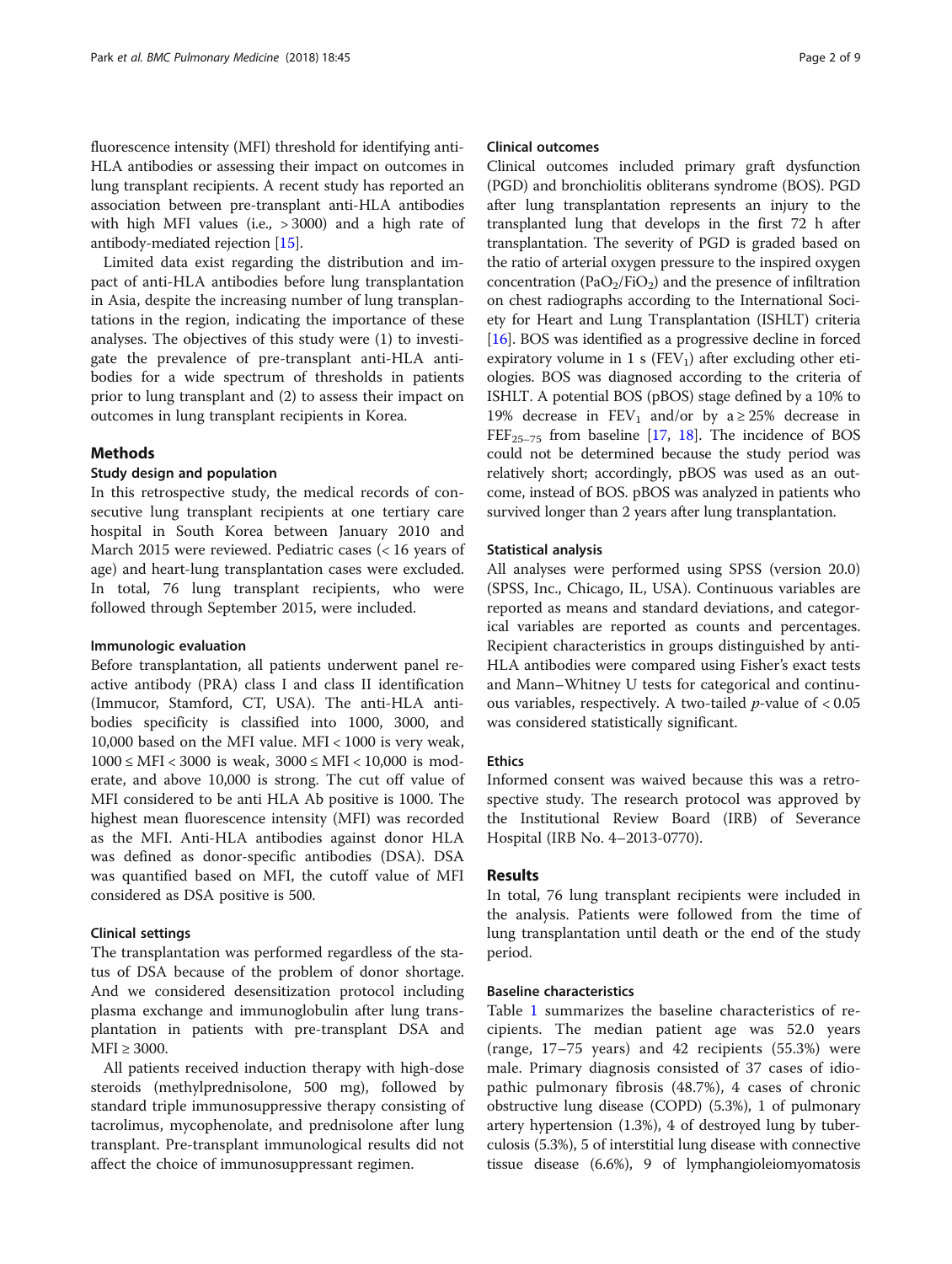<span id="page-2-0"></span>Table 1 Recipients characteristics of patients with class I/II panel reactive antibody < 50% and ≥50%

|                                            | All recipients ( $n = 76$ ) | PRA < $50\%$ ( $n = 67$ ) | PRA $\geq$ 50% (n = 9) | $p$ -value |
|--------------------------------------------|-----------------------------|---------------------------|------------------------|------------|
| Age, median (range), yrs                   | 52.0 (17-75)                | 53.0 (18-75)              | 44.0 (17-52)           | 0.013      |
| Male, n (%)                                | 42 (55.3)                   | 39 (58.2)                 | 3(33.3)                | 0.284      |
| BMI, median (IQR), kg/m <sup>2</sup>       | 19.1 (17.4-21.6)            | 19.0 (17.4-21.6)          | 19.8 (16.1-21.6)       | 0.981      |
| ABO, n (%)                                 |                             |                           |                        | 0.413      |
| Α                                          | 26 (34.2)                   | 24 (35.8)                 | 2(22.2)                |            |
| Β                                          | 26 (34.2)                   | 23 (34.3)                 | 3(33.3)                |            |
| AB                                         | 6(7.9)                      | 4(6.0)                    | 2(22.2)                |            |
| $\circ$                                    | 18 (23.7)                   | 16 (23.9)                 | 2(22.2)                |            |
| Primary diagnosis, n (%)                   |                             |                           |                        | 0.277      |
| COPD/emphysema                             | 4(5.3)                      | 3(4.5)                    | 1(11.1)                |            |
| IPF                                        | 37 (48.7)                   | 35 (52.2)                 | 2(22.2)                |            |
| <b>IPAH</b>                                | 1(1.3)                      | 1(1.5)                    | 0(0)                   |            |
| IIP other than IPF*                        | 3(3.9)                      | 2(3.0)                    | 1(11.1)                |            |
| Bronchiectasis/ destroyed lung by TB       | 4(5.3)                      | 4(6.0)                    | 0(0)                   |            |
| <b>BOS after HSCT</b>                      | 11(14.5)                    | 9(14.9)                   | 2(22.2)                |            |
| Interstitial lung disease related with CTD | 5(6.6)                      | 4(6.0)                    | 1(11.1)                |            |
| LAM                                        | 9(11.8)                     | 7(10.4)                   | 2(22.2)                |            |
| Others**                                   | 2(2.6)                      | 2(3.0)                    | 0(0)                   |            |
| Smoking, n (%)                             |                             |                           |                        | 0.141      |
| Smoker                                     | 30 (39.5)                   | 29 (43.3)                 | 1(11.1)                |            |
| $\geq$ 20 pack-years                       | 22 (28.9)                   | 21(31.3)                  | 1(11.1)                |            |
| < 20 pack-years                            | 8(10.6)                     | 8(12.0)                   | 0(0)                   |            |
| Never smoker                               | 46 (60.5)                   | 38 (56.7)                 | 8 (88.9)               |            |
| Bilateral lung transplantation, n (%)      | 62 (81.6)                   | 53 (79.1)                 | 9(100)                 | 0.197      |

\*NSIP and AIP were included

\*\*Others: diffuse panbronchiolitis, langerhans cell histiocytosis

BMI, body mass index; COPD, chronic obstructive pulmonary disease; IPF, idiopathic pulmonary fibrosis; IPAH, Idiopathic pulmonary arterial hypertension; IIP,

Idiopathic interstitial pneumonia; TB, tuberculosis; BOS, Bronchiolitis obliterans syndrome; CTD, connective tissue disease; LAM, Lymphangioleiomyomatosis; NSIP, non-specific interstitial pneumonia; AIP, acute interstitial pneumonia; HSCT, hematopoietic stem cell transplantation

(11.8%), 3 of idiopathic interstitial pneumonia other than idiopathic pulmonary fibrosis (IPF) (3.9%), 11 of bronchiolitis obliterans after stem cell transplantation (14.5%), and 2 cases of others diseases, such as diffuse panbronchiolitis and Langerhans cell histiocytosis (2.6%). The most common transplantation type was a bilateral lung transplantation (62 patients, 81.6%).

When divided into two groups based on a class I/II PRA value of  $<50\%$  and  $\geq50\%$ , the only factor that differed significantly between groups was age; patients in the PRA ≥50% group were younger than those in the PRA  $<$  50% group (53 vs. 44 years,  $p = 0.013$ ). Patient subgroups dichotomized according to PRA levels were similar with respect to recipient characteristics, except age (Table 1).

## Prevalence of anti-HLA antibodies

Among 76 patients, high levels of class I or class II PRA  $(\geq 50\%)$  were detected in 9 patients (11.8%). In terms of

the distribution of MFI, 12 patients (15.8%) had anti-HLA antibodies with a low MFI (1000–3000), 7 (9.2%) had a moderate MFI (3000–5000), and 12 (15.8%) had a high MFI (> 5000). The proportion of patients with a high PRA and the distribution of MFI were relatively similar between Class I and Class II (Table [2](#page-3-0)).

At the time of lung transplantation, all recipients were screened for DSA based on the presence of antibodies to HLA of the respective donor, as determined by PRA. Ten patients (13.2%) had DSA. Most of the 10 DSA-positive recipients (7/10, 70%) had high PRA and 60% (6/10) had high MFI (> 5000) anti-HLA antibodies. In contrast, only 3% of patients without DSA had high PRA, and 9.1% of patients without DSA (6/ 66) had high MFI. However, there were no differences in non-immunological factors, such as age, sex, BMI, underlying disease, and surgery type of lung transplantation, between patients with and without DSA (Table [3\)](#page-4-0).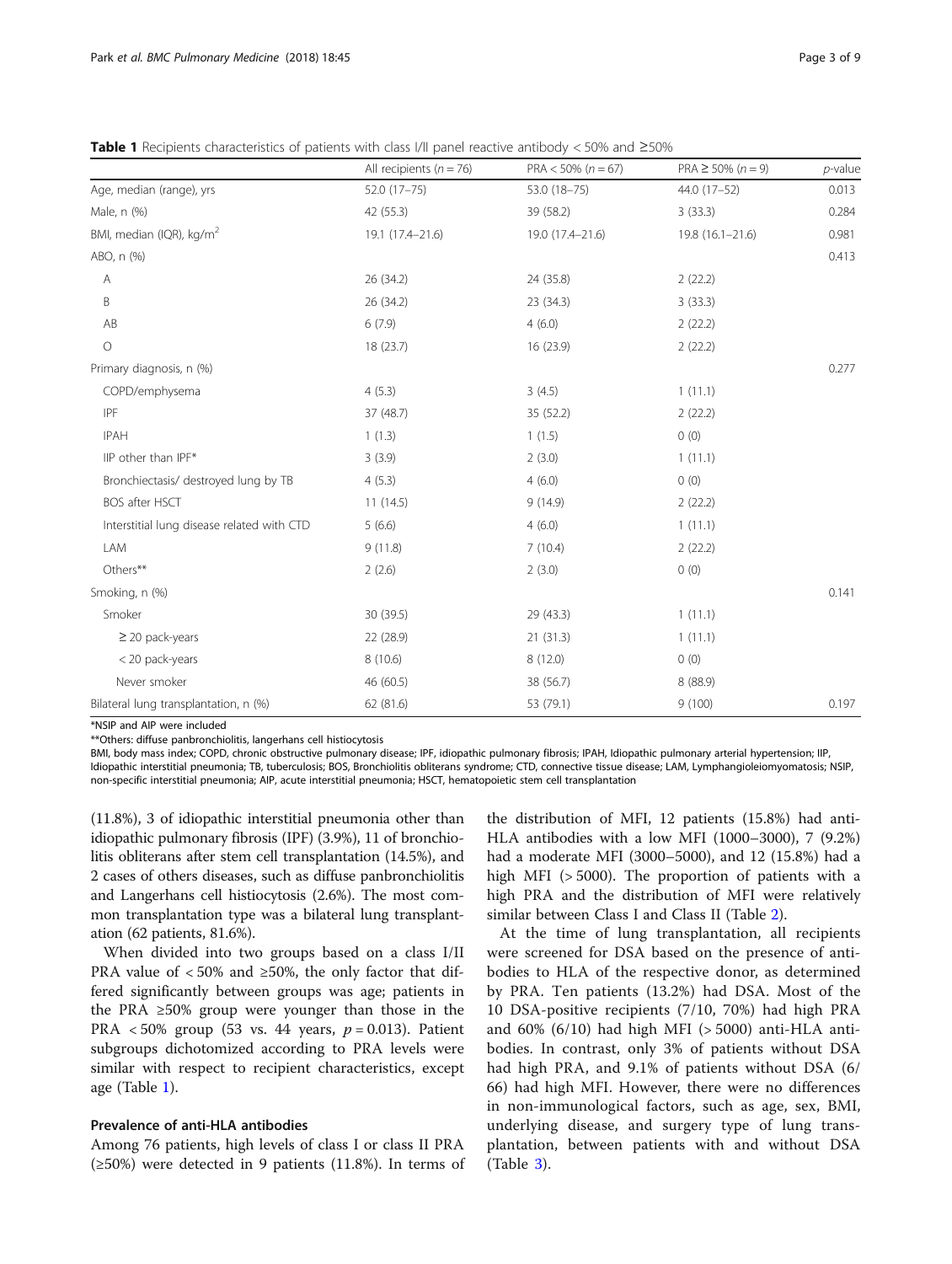| and donor-specific antibodies |                         |  |  |
|-------------------------------|-------------------------|--|--|
|                               | Recipients ( $n = 76$ ) |  |  |
| Total                         |                         |  |  |
| <b>CPRA</b>                   |                         |  |  |
| Not detected                  | 41 (54.0)               |  |  |
| PRA < 50%                     | 26 (34.2)               |  |  |
| $PRA \ge 50\%$                | 9(11.8)                 |  |  |
| Anti-HLA Ab (MFI)             |                         |  |  |
| < 1000                        | 45 (59.2)               |  |  |
| $1000 \leq MFI < 3000$        | 12 (15.8)               |  |  |
| $3000 \leq MFI < 5000$        | 7(9.2)                  |  |  |
| $\geq 5000$                   | 12 (15.8)               |  |  |
| Class I                       |                         |  |  |
| <b>CPRA</b>                   |                         |  |  |
| Not detected                  | 50 (65.8)               |  |  |
| Class I PRA $<$ 50%           | 20 (26.3)               |  |  |
| Class   PRA $\geq$ 50%        | 6(7.9)                  |  |  |
| Anti-HLA Ab (MFI)             |                         |  |  |
| < 1000                        | 54 (71.1)               |  |  |
| $1000 \leq MFI < 3000$        | 11(14.5)                |  |  |
| $3000 \leq MFI < 5000$        | 2(2.6)                  |  |  |
| $\geq 5000$                   | 10 (13.2)               |  |  |
| Class II                      |                         |  |  |
| <b>cPRA</b>                   |                         |  |  |
| Not detected                  | 54 (71.0)               |  |  |
| Class I PRA $<$ 50%           | 18 (23.7)               |  |  |
| Class I PRA $\geq$ 50%        | 4(5.3)                  |  |  |
| Anti-HLA Ab (MFI)             |                         |  |  |
| < 1000                        | 59 (77.6)               |  |  |
| $1000 \leq MFI < 3000$        | 9(11.8)                 |  |  |
| 3000 ≤ MFI < 5000             | 6(7.9)                  |  |  |
| $\geq 5000$                   | 3(3.9)                  |  |  |

<span id="page-3-0"></span>Table 2 Prevalence of pre-transplant panel reactive antibody

cPRA, calculated panel reactive antibody; PRA, panel reactive antibody; HLA, human leukocyte antigen; MFI, mean fluorescence intensity

## **Outcomes**

According to the grade of PGD, patients were divided into 2 groups, i.e., non-high-grade PGD (grade 0–1) and high-grade PGD (grade ≥ 2). High-grade PGD developed in 33 patients (43.3%). High-grade PGD developed in more patients with anti-HLA antibodies of moderate or high MFI values ( $\geq 3000$ ) than in patients with low MFI values (39.4% vs. 14.0%,  $p = 0.011$ ). High PRA titers or the presence of DSA was not associated with the development of high-grade PGD (Table [4](#page-5-0)).

Table [5](#page-6-0) shows the association between pretransplanted anti-HLA antibodies and pBOS or BOS. Twenty patients who survived longer than 2 years after

transplantation and underwent pulmonary function test for BOS evaluation were evaluated, and pBOS or BOS developed in 6 of these patients (30%) among 20 patients. Four (20%) patients had pBOS and 2 (10%) patients had BOS. pBOS or BOS was more frequent in patients with anti-HLA antibodies of moderate or high MFI ( $\geq$ 3000) than in patients with low MFI ( $\lt$  3000), although this difference was not statistically significant (50.0% vs. 14.3%,  $p = 0.131$ ). Additionally, the associations between high PRA and pBOS or BOS and the associations between the presence of DSA and pBOS or BOS were not significant, respectively. Non-immune initiated factors such as cytomegalovirus (CMV) infection, Pseudomonas airway colonization, and airway ischemia, which may affect rejection after transplantation [[19](#page-8-0)–[21](#page-8-0)] were also evaluated, however, there was no difference between two groups.

## **Discussion**

In this study, we performed a detailed immunological assessment of a cohort of patients who underwent lung transplantation and revealed the relationship between the degree of pre-transplant sensitization and posttransplant clinical outcomes.

We investigated sensitization before lung transplantation, as defined either by (i) high PRA and/or high MFI antibodies against class I and/or class II HLA or (ii) the presence of HLA class I and/or class II DSA. The proportion of patients with high PRA (> 50%) (class I, 7.9%; class II, 5.3%; total 11.8%) and high MFI ( $\geq$ 5000) (class I, 13.2%; class II, 3.9%; total 15.8%) were not high in Korea. DSA was observed in 13.2% of patients and was correlated with a high PRA or high MFI.

The presence of HLA antibodies differs among studies. In a retrospective study by Hadjiliadis et al., 101 of 656 lung transplantation recipients (15.4%) showed a PRA greater than 0 before transplantation, 37 (5.6%) patients had a PRA greater than 10%, and 20 (3.0%) patients had a PRA greater than 25% using cell-based complement dependent cytotoxicity (CDC) techniques [\[7](#page-7-0)]. As another solid organ, Gebel et al. reported that 25%–50% of patients on the waiting list for kidney transplantation have a PRA level of higher than 20% based on both CDC and flow cytometry [[22\]](#page-8-0). In an analysis of heart transplantation, Tambur et al. reported that 5.5% of recipients had high PRA levels (PRA > 10%) before transplant by CDC. However, 72 patients (32.9%) had pretransplant anti-HLA antibodies detectable by a flow cytometric approach to PRA testing (class I, 34 patients; class II, 7 patients; class I and II, 31 patients) [\[2\]](#page-7-0). Historically, anti-HLA antibodies were detected using the complement-dependent cytotoxicity (CDC) assays. This technique is complemented by solid phase assays using Luminex apparatus. Luminex assay is more sensitive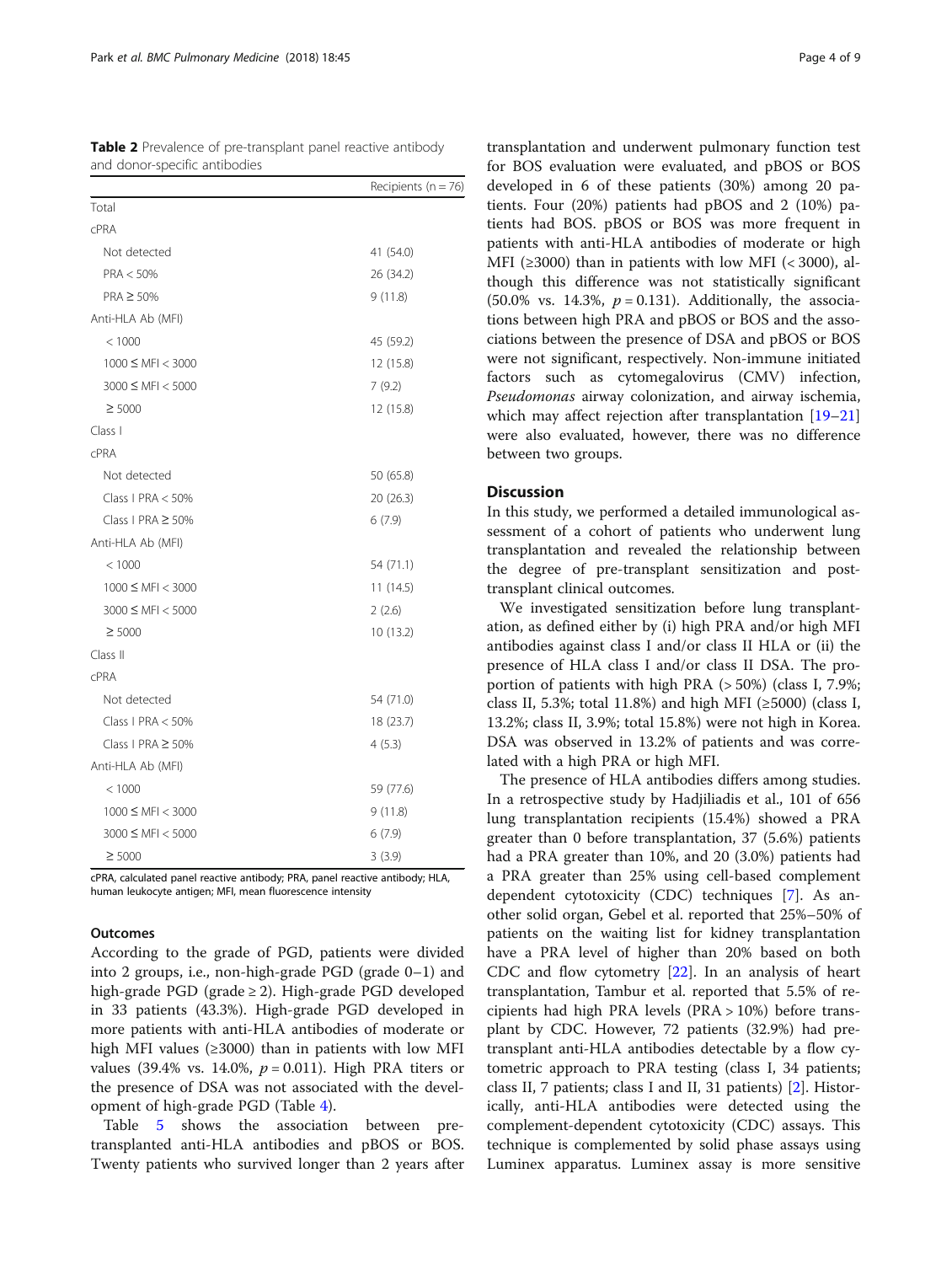|                                            | Donor Specific Antibody |                  | $p$ -value |
|--------------------------------------------|-------------------------|------------------|------------|
|                                            | Yes $(n = 10)$          | No $(n = 66)$    |            |
| Anti-HLA Ab (%)                            |                         |                  | < 0.001    |
| $PRA \ge 50\%$                             | 7(70.0)                 | 2(3.0)           |            |
| Anti-HLA Ab (MFI)                          |                         |                  | < 0.001    |
| < 1000                                     | 0(0)                    | 45 (68.2)        |            |
| $1000 \leq MFI < 3000$                     | 3(30.0)                 | 9(13.6)          |            |
| 3000 ≤ MFI < 5000                          | 1(10.0)                 | 6(9.1)           |            |
| $\geq 5000$                                | 6(60.0)                 | 6(9.1)           |            |
| Age, median (range), yrs                   | 48.5 (17-57)            | 52.0 (17-75)     | 0.180      |
| Male, n (%)                                | 5(50.0)                 | 37 (56.1)        | 0.745      |
| BMI, median (IQR), kg/m <sup>2</sup>       | 18.4 (14.3-20.0)        | 19.3 (17.5-22.2) | 0.161      |
| ABO, n (%)                                 |                         |                  | 0.708      |
| A                                          | 2(20.0)                 | 24 (36.4)        |            |
| B                                          | 4(40.0)                 | 22 (33.3)        |            |
| AB                                         | 1(10.0)                 | 5(7.6)           |            |
| $\circ$                                    | 3(30.0)                 | 15 (22.7)        |            |
| Primary diagnosis, n (%)                   |                         |                  | 0.321      |
| COPD/emphysema                             | 2(20.0)                 | 2(3.0)           |            |
| IPF                                        | 3(30.0)                 | 34 (51.5)        |            |
| <b>IPAH</b>                                | 0(0)                    | 1(1.5)           |            |
| IIP other than IPF*                        | 0(0)                    | 3(4.5)           |            |
| Bronchiectasis/destroyed lung by TB        | 0(0)                    | 4(6.1)           |            |
| <b>BOS after HSCT</b>                      | 2(20.0)                 | 9(13.6)          |            |
| Interstitial lung disease related with CTD | 1(10.0)                 | 4(6.1)           |            |
| LAM                                        | 2(20.0)                 | 7(10.6)          |            |
| Others**                                   | 0(0)                    | 2(3.0)           |            |
| Smoking, n (%)                             |                         |                  | 0.733      |
| Smoker                                     | 3(30.0)                 | 26 (39.4)        |            |
| $\geq$ 20 pack-years                       | 3(30.0)                 | 19 (28.8)        |            |
| < 20 pack-years                            | 0(0)                    | 7(10.6)          |            |
| Never smoker                               | 7(70.0)                 | 40 (60.6)        |            |
| Bilateral lung transplantation, n (%)      | 9(90.0)                 | 53 (80.3)        | 0.678      |

<span id="page-4-0"></span>Table 3 Recipients characteristics with or without Donor Specific Antibody

 $^{\circ}$ NSIP and AIP were include

\*\*Others: diffuse panbronchiolitis, langerhans cell histiocytosis

BMI, body mass index; COPD, chronic obstructive pulmonary disease; IPF, idiopathic pulmonary fibrosis; IPAH, Idiopathic pulmonary arterial hypertension; IIP, Idiopathic interstitial pneumonia; TB, tuberculosis; BOS, Bronchiolitis obliterans syndrome; CTD, connective tissue disease; LAM, Lymphangioleiomyomatosis; NSIP, non-specific interstitial pneumonia; AIP, acute interstitial pneumonia; HSCT, hematopoietic stem cell transplantation

than the conventional CDC method [\[23](#page-8-0)–[25](#page-8-0)]. A recent report by Goldberg et al. on the basis of results using Luminex assays showed that 30% of subjects had circulating class I HLA antibodies alone, 4% Class II, and 14.4% class I and class II at MFI > 1000  $[26]$  $[26]$  $[26]$ . According to Chung et al., of 129 patients who were waiting for a kidney transplant in Korea, 56 patients (43.4%) had  $PRA \ge 20\%$  by solid phase Luminex PRA, 45 patients (34.9%) had anti-HLA antibodies based on a Luminex single antigen assay, and 25 patients

(44.6%) had HLA-DSA [[27](#page-8-0)]. Although the prevalence of anti-HLA antibodies differed depending on the test method, similar results were obtained when the same test method was used, including this study. In our analysis, the proportion of high PRA or anti-HLA Ab titer is not high compared to previous studies.

The lower median age in the group with  $PRA \geq 50\%$ may be explained by the young age of the two patients with BOS after hematopoietic stem cell transplantation (HSCT), i.e., 17 and 18 years old. There are no similar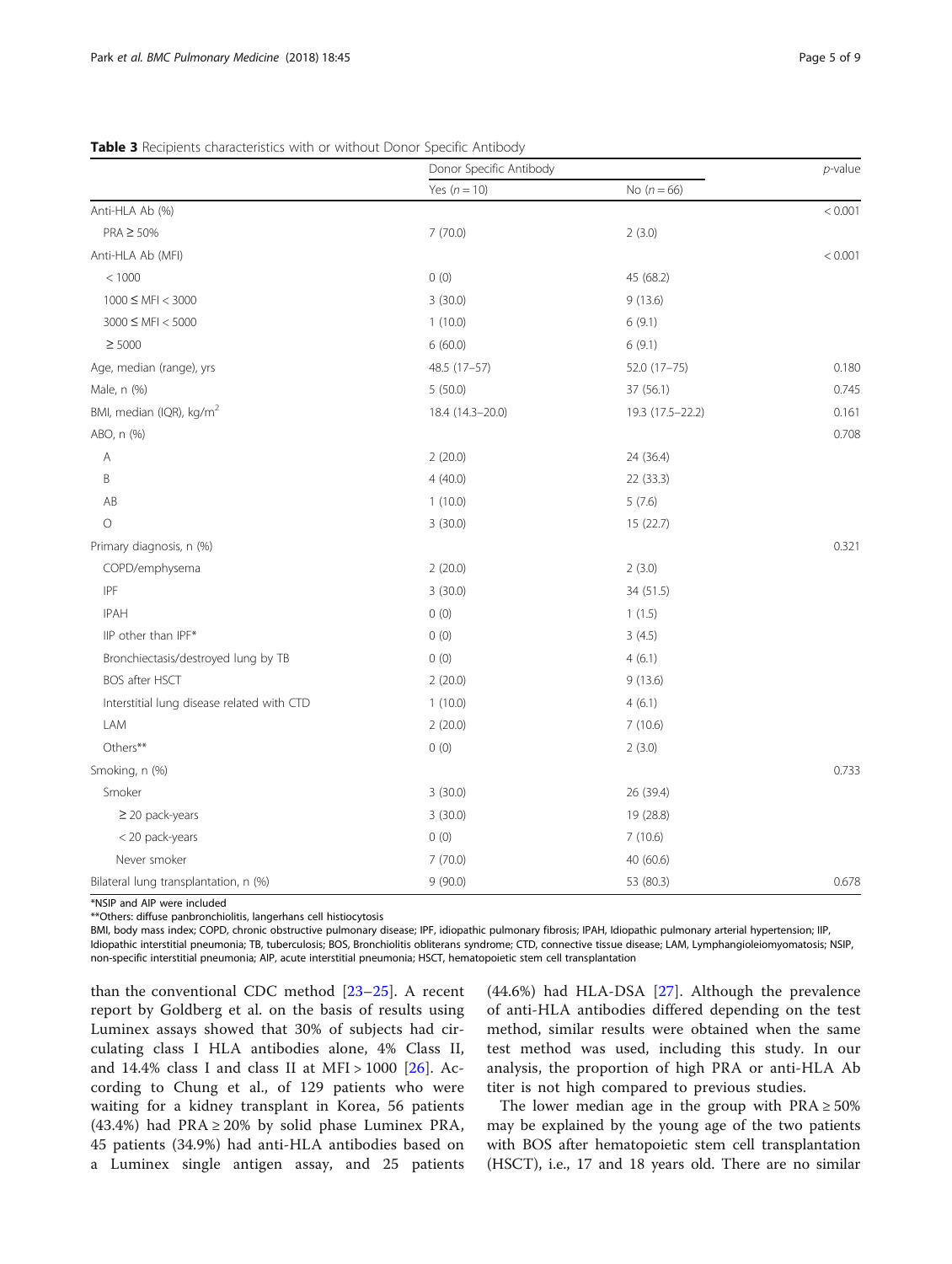<span id="page-5-0"></span>Table 4 Association of pre-transplant panel reactive antibody with primary graft dysfunction status

|                                     | PGD 0-1 $(n = 43)$ | PGD 2-3 $(n = 33)$ | $p$ -value |
|-------------------------------------|--------------------|--------------------|------------|
| Total                               |                    |                    |            |
| <b>CPRA</b>                         |                    |                    | > 0.999    |
| Not detected or PRA < 50%, n (%)    | 38 (88.4)          | 29 (87.9)          |            |
| $PRA \ge 50\%$ , n (%)              | 5(11.6)            | 4(12.1)            |            |
| Anti-HLA Ab (MFI)                   |                    |                    | 0.011      |
| Not detected or MFI $<$ 3000, n $%$ | 37 (86.0)          | 20(60.6)           |            |
| MFI ≥ 3000, n (%)                   | 6(14.0)            | 13 (39.4)          |            |
| Class I                             |                    |                    | 0.394      |
| cPRA                                |                    |                    |            |
| Not detected or PRA < 50%, n (%)    | 41 (95.3)          | 29 (87.9)          |            |
| $PRA \ge 50\%$ , n $(\% )$          | 2(4.7)             | 4(12.1)            |            |
| Anti-HLA Ab (MFI)                   |                    |                    | 0.077      |
| Not detected or MFI $<$ 3000, n $%$ | 39 (90.7)          | 25 (75.8)          |            |
| $MFI \ge 3000$ , n (%)              | 4(9.3)             | 8(24.2)            |            |
| Class II                            |                    |                    |            |
| cPRA                                |                    |                    |            |
| Not detected or PRA < 50%, n (%)    | 40 (93.0)          | 32 (97.0)          | 0.628      |
| PRA $\geq 50\%$ , n (%)             | 3(7.0)             | 1(3.0)             |            |
| Anti-HLA Ab (MFI)                   |                    |                    | 0.071      |
| Not detected or MFI < 3000, n (%)   | 41 (95.3)          | 27 (81.8)          |            |
| $MFI \ge 3000$ , n (%)              | 2(4.7)             | 6(18.2)            |            |
| Donor Specific Antibody             |                    |                    | 0.739      |
| Yes, n (%)                          | 5(11.6)            | 5(15.2)            |            |
| No, n (%)                           | 38 (88.4)          | 28 (84.8)          |            |

cPRA, calculated panel reactive antibody; PRA, panel reactive antibody; HLA, human leukocyte antigen; MFI, mean fluorescence intensity; PGD, primary graft dysfunction; CMV, cytomegalovirus; R, recipient; D, donor

reports; additionally, our results could be explained by an impact of previous HSCT on PRA.

The distribution of DSA positivity differs among studies. Brugiere et al. reported that 14%, 20%, and 32% of patients had class I, II, and I and II DSA, respectively, in France and the proportion of patients with DSA was somewhat higher than that in our study [[28](#page-8-0)]. In contrast, Song et al. reported that 32 (14.5%) recipients were positive for DSAs against donor HLAs by PRA among 219 living donor liver transplant recipients in Korea [\[29\]](#page-8-0). In a study in which Rose et al. reported cardiac transplantation, 53 (9.4%) of 565 patients had DSA detectable by Luminex assays before transplant [\[30](#page-8-0)]. These discrepancies among studies may be related to differences in race or methodological differences. In our study, the DSApositive group showed significantly higher levels of class I and II PRA than those of the DSA-negative group, consistent with previous results. Eventually, patients with high PRA (%) and high MFI values for anti-HLA antibodies should be considered as having a high probability of DSA, regardless of donor.

Many studies have shown that high PRA before transplantation increases the risk of mortality with acute and chronic transplant rejection after solid organ transplantation [[7,](#page-7-0) [31](#page-8-0), [32](#page-8-0)]. In particular, the presence of anti-HLA antibodies promotes BOS, the predominant cause of mortality in patients exhibiting long-term survival after lung transplantation [\[33](#page-8-0)–[35\]](#page-8-0). Lau et al. reported that sensitized patients experience a significantly higher incidence of bronchiolitis obliterans syndrome than that of non-sensitized patients (56% vs. 23%,  $p = 0.044$ ). Additionally, 2-year survival decreased (58% vs. 73%,  $p =$ 0.31) and pathology suggesting antibody-mediated injury in lung transplant recipients was related to an elevated pre-transplant PRA [\[10\]](#page-8-0). Furthermore, Shah et al. reported an increased mortality when total PRA levels exceeded 25% [[8](#page-8-0)].

Our analysis of the effect of anti-HLA antibodies on post-transplant outcomes showed that high-grade PGD was related to a high MFI. In a literature review, a direct correlation between high anti-HLA antibodies and PGD incidence has not been reported; however, the cause of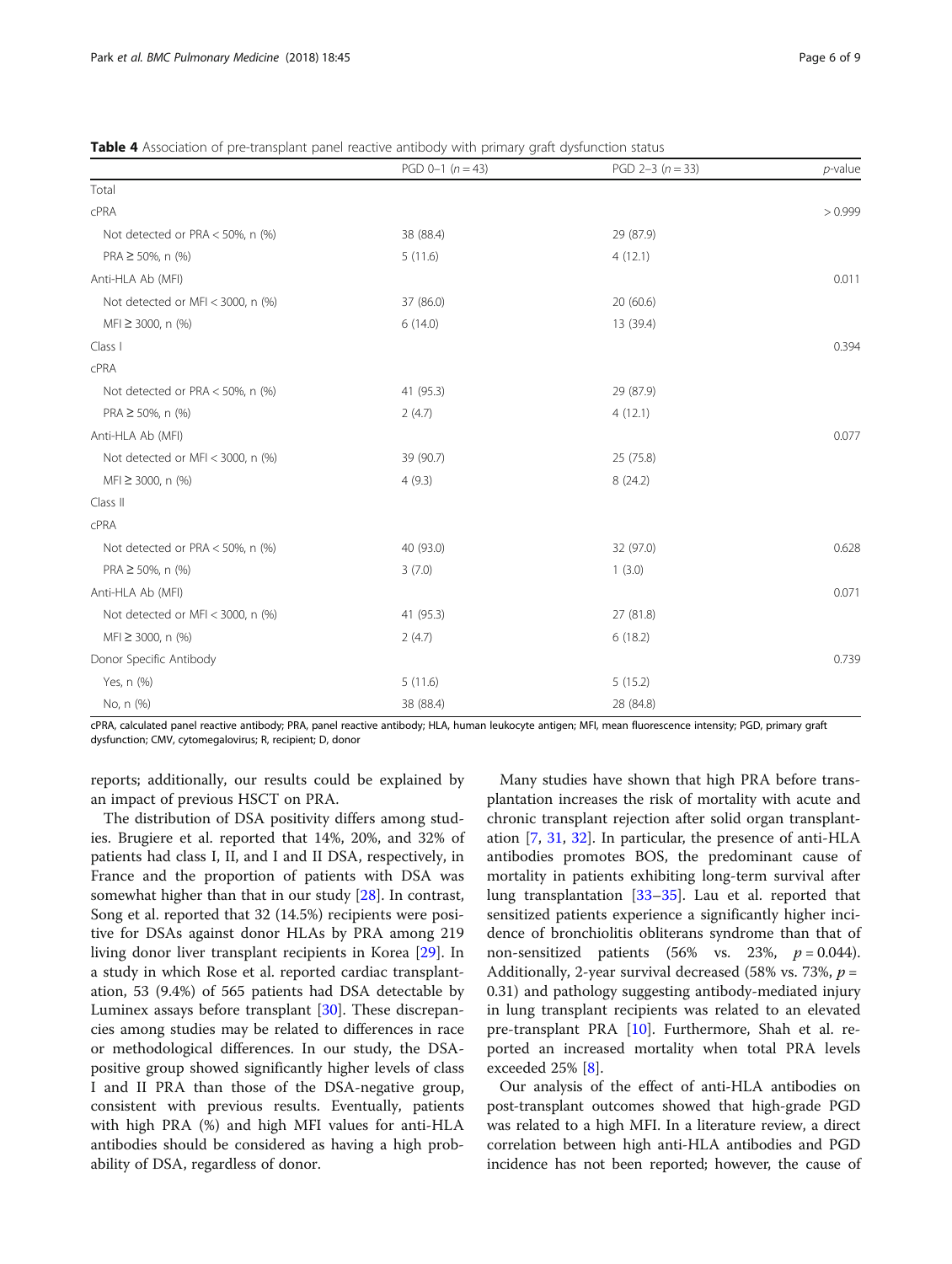|                                            | BOS 0 ( $n = 14$ )       | $\geq pBOS$ (n = 6) | $p$ -value |
|--------------------------------------------|--------------------------|---------------------|------------|
| Total                                      |                          |                     |            |
| cPRA                                       |                          |                     | > 0.999    |
| Not detected or PRA < 50%, n (%)           | 12 (85.7)                | 5(83.3)             |            |
| $PRA \ge 50\%$ , n (%)                     | 2(14.3)                  | 1(16.7)             |            |
| Anti-HLA Ab (MFI)                          |                          |                     | 0.131      |
| Not detected or MFI < 3000, n (%)          | 12 (85.7)                | 3(50)               |            |
| MFI ≥ 3000, n (%)                          | 2(14.3)                  | 3(50)               |            |
| Class I                                    |                          |                     |            |
| cPRA                                       |                          |                     | > 0.999    |
| Not detected or PRA < 50%, n (%)           | 12 (85.7)                | 5(83.3)             |            |
| $PRA \ge 50\%$ , n (%)                     | 2(14.3)                  | 1(16.7)             |            |
| Class I anti-HLA Ab (MFI)                  |                          |                     | 0.549      |
| Not detected or MFI < 3000, n (%)          | 12 (85.7)                | 4(66.7)             |            |
| MFI ≥ 3000, n (%)                          | 2(14.3)                  | 2(33.3)             |            |
| Class II                                   |                          |                     |            |
| cPRA                                       |                          |                     |            |
| Not detected or PRA < 50%, n (%)           | 14 (100)                 | 6 (100)             |            |
| $PRA \ge 50\%$ , n (%)                     | $\overline{\phantom{0}}$ |                     |            |
| Class II anti-HLA Ab (MFI)                 |                          |                     | 0.079      |
| Not detected or MFI < 3000, n (%)          | 14 (100)                 | 4(66.7)             |            |
| MFI ≥ 3000, n (%)                          | 0(0)                     | 2(33.3)             |            |
| Donor Specific Antibody                    |                          |                     | > 0.999    |
| Yes, n (%)                                 | 2(14.3)                  | 1(16.7)             |            |
| No, n (%)                                  | 12 (85.7)                | 5(83.3)             |            |
| CMV status                                 |                          |                     |            |
| Donor + / Recipient -, n (%)               | 0(0)                     | 0(0)                |            |
| Donor + / Recipient +, n (%)               | 14 (100)                 | 6(100)              |            |
| Donor BAL culture +, n (%)                 | 9(64.3)                  | 2(33.3)             | 0.336      |
| Pseudomonas aeruginosa colonization, n (%) | 1(7.1)                   | 1(16.7)             | 0.521      |
| Ischemic time, min (mean ± SD)             | $213.2 \pm 62.8$         | $197.0 \pm 55.6$    | 0.386      |

<span id="page-6-0"></span>Table 5 Association of pre-transplant panel reactive antibody with potential BOS

cPRA, calculated panel reactive antibody; PRA, panel reactive antibody; HLA, human leukocyte antigen; MFI, mean fluorescence intensity; BOS, bronchiolitis obliterans syndrome; pBOS, potential bronchiolitis obliterans syndrome; CMV, cytomegalovirus; BAL, bronchoalveolar lavage

PGD is considered multifactorial and could include the inflammatory response associated with anti-HLA. Hadjiliadis et al. reported that an elevated pre-transplant PRA in lung transplant recipients is associated with poor survival, especially during the early post-transplant period; this was attributed to a direct effect of anti-HLA antibodies on the allograft [[7\]](#page-7-0). Bharat et al. reported that PGD is associated with an inflammatory cascade that augments the anti-HLA response that predisposes patients to BOS. Based on many previous studies as well as the results of this study, an immunological response may be one of the mechanisms among the multifactorial causes of PGD [\[26\]](#page-8-0).

Similar results have been reported for other solid organ transplant types. Perera et al. found that pre-

existing DSA may result in early morbidity in liver transplant recipients. In a renal transplant study, Caro-Oleas et al. reported that patients with existing or de novo anti-HLA-DSA had the highest likelihood of rejection episodes. In this study, patients with DSA-positive results were more likely to have a high MFI and therefore had a high risk of acute rejection. Therefore, in patients with a high MFI, the occurrence of PGD immediately after lung transplantation should be closely monitored.

The majority of recipients with elevated PRA had risk factors for humoral sensitization. In particular, humoral immune responses after transplant are associated with BOS development according to several studies, emphasizing the need for the monitoring of anti-HLA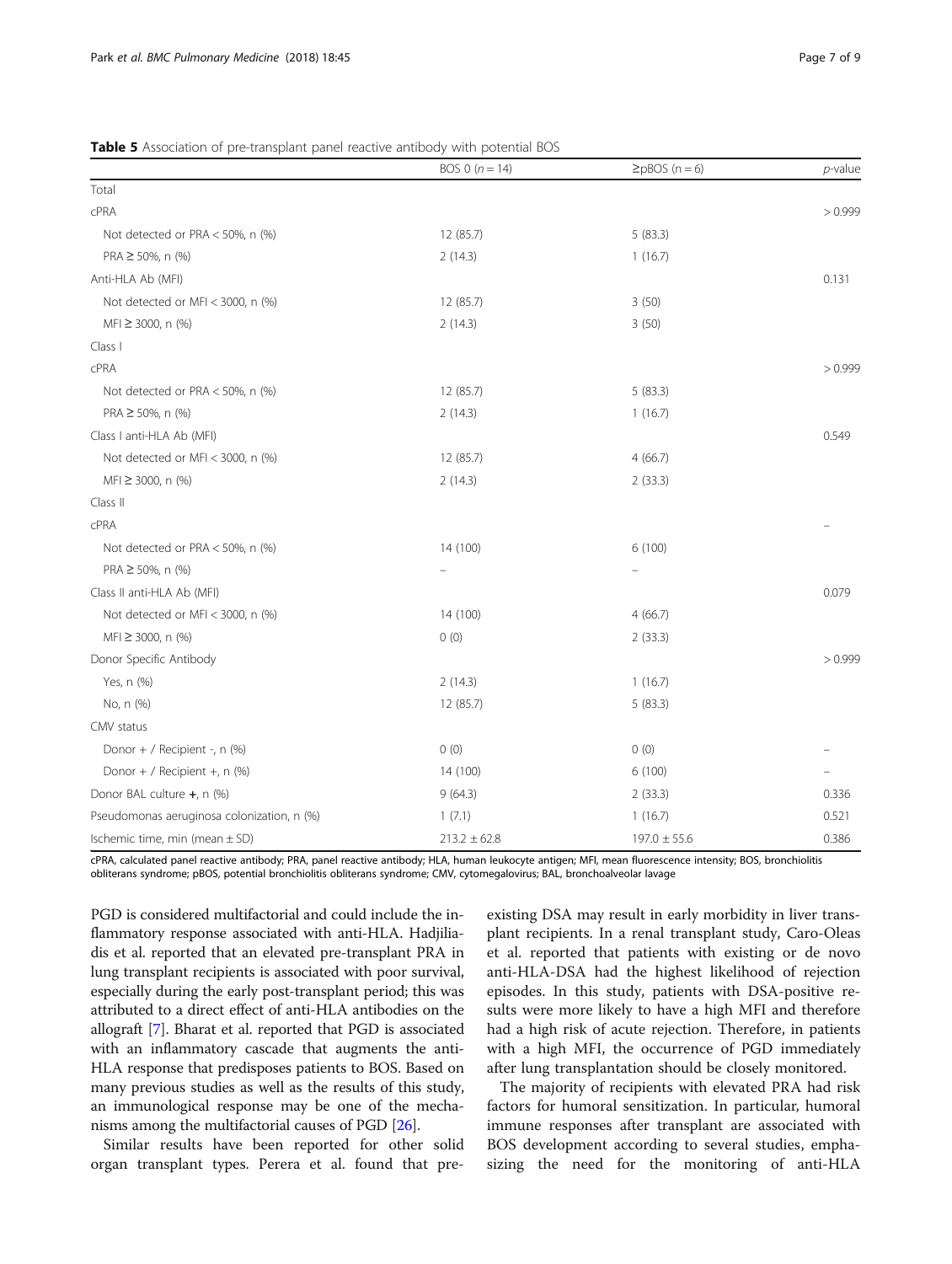<span id="page-7-0"></span>antibodies prior to lung transplantation. Andres et al. suggested that the development of anti-HLA antibodies after lung transplant plays an important role in the development of BOS [\[36\]](#page-8-0). However, based on our results, we cannot definitively confirm the relationship between high PRA or DSA and pBOS or BOS. The short followup duration or the inclusion of pBOS could explain the differences between our results and those of previous studies.

This study had some limitations. First, this was a retrospective cohort study, with a limited number of patients at a single center. Second, the follow-up duration was relatively short; accordingly, long-term outcomes are unclear. Third, single antigen assays were not performed in all patients; therefore, some DSA could be missed. Finally, we did not determine the proximal mechanism underlying the observed link between high PRA and outcome.

Despite these limitations, this study was the first to evaluate the distribution of pre-lung transplantation anti-HLA antibodies in Asia, where a relatively small volume of lung transplants has been performed. Since there is very little data reported on the status of pBOS or BOS after lung transplantation in Asia, it may be meaningful in spite of these limitations.

Considering the results of this study, patients with a high MFI before lung transplantation should be considered for desensitization, close observation and careful post-op management because high-grade PGD, which is highly related to short-term mortality, was more common in patients with high MFI than in those with low MFI in Asia.

## Conclusions

The proportion of patients with high PRA and high MFI were not high in lung transplant recipients in Korea, and high MFI was related to high-grade PGD, but not to pBOS or BOS. Caution is needed in the management of sensitized patients and further prospective and longterm studies are required.

#### Abbreviations

BMI: body mass index; BOS: bronchiolitis obliterans syndrome; CDC: complement dependent cytotoxicity; CMV: cytomegalovirus; COPD: chronic obstructive lung disease; DSA: donor-specific antibodies; FEF<sub>25–75</sub>: forced expiratory flow at 25–75%; FEV<sub>1</sub>: forced expiratory volume in 1 s; HLA: human leukocyte antigen; HSCT: hematopoietic stem cell transplantation; IPF: idiopathic pulmonary fibrosis; IRB: Institutional Review Board; ISHLT: International Society for Heart and Lung Transplantation; MFI: mean fluorescence intensity; PGD: primary graft dysfunction; PRA: panelreactive antibodies; TB: tuberculosis

#### Acknowledgements

None

### Funding

None

#### Availability of data and materials

The datasets used and/or analysed during the current study are available from the corresponding author on reasonable request.

#### Authors' contributions

SYK and JEP conceived and designed the study. All authors contributed to participant recruitment, and data collection. MSP, JHS, CYK and YSK described the usual care procedure and management. HCP and JGL are responsible for the intervention. SYK and JEP wrote the first draft of the manuscript. All authors critically evaluated the data, reviewed the manuscript, and approved the final manuscript.

## Ethics approval and consent to participate

The study was approved by the Institutional Review Board (IRB) of Severance Hospital (IRB No. 4–2013-0770). Informed consent was waived because this was a retrospective study.

#### Consent for publication

Not applicable.

#### Competing interests

The authors declare that they have no competing interests.

## Publisher's Note

Springer Nature remains neutral with regard to jurisdictional claims in published maps and institutional affiliations.

#### Author details

<sup>1</sup> Division of Pulmonology, Department of Internal Medicine, Severance Hospital, Institute of Chest Diseases, Yonsei University College of Medicine, 50-1, Yonsei-ro, Seodaemun-gu, Seoul, Republic of Korea. <sup>2</sup>Department of Thoracic and Cardiovascular Surgery, Severance Hospital, Yonsei University College of Medicine, Seoul, Republic of Korea. <sup>3</sup>Department of Pulmonary and Critical Care Medicine, Ajou University School of Medicine, Suwon, Republic of Korea.

#### Received: 13 September 2017 Accepted: 1 March 2018 Published online: 12 March 2018

#### References

- 1. Chambers DC, Yusen RD, Cherikh WS, Goldfarb SB, Kucheryavaya AY, Khusch K, Levvey BJ, Lund LH, Meiser B, Rossano JW, et al. The registry of the International Society for Heart and Lung Transplantation: thirty-fourth adult lung and heart-lung transplantation Report-2017; focus theme: allograft ischemic time. J Heart Lung Transplant. 2017;36(10):1047–59.
- 2. Tambur AR, Bray RA, Takemoto SK, Mancini M, Costanzo MR, Kobashigawa JA, D'Amico CL, Kanter KR, Berg A, Vega JD, et al. Flow cytometric detection of HLA-specific antibodies as a predictor of heart allograft rejection. Transplantation. 2000;70(7):1055–9.
- 3. Barama A, Oza U, Panek R, Belitsky P, MacDonald AS, Lawen J, McAlister V, Kiberd B. Effect of recipient sensitization (peak PRA) on graft outcome in haploidentical living related kidney transplants. Clin Transpl. 2000;14(3):212–7.
- 4. Bray RA, Nolen JD, Larsen C, Pearson T, Newell KA, Kokko K, Guasch A, Tso P, Mendel JB, Gebel HM. Transplanting the highly sensitized patient: the Emory algorithm. Am J Transplant Off J Am Soc Transplant Am Soc Transplant Surg. 2006;6(10):2307–15.
- 5. Appel JZ 3rd, Hartwig MG, Cantu E 3rd, Palmer SM, Reinsmoen NL, Davis RD. Role of flow cytometry to define unacceptable HLA antigens in lung transplant recipients with HLA-specific antibodies. Transplantation. 2006; 81(7):1049–57.
- 6. Leffell MS, Cherikh WS, Land G, Zachary AA. Improved definition of human leukocyte antigen frequencies among minorities and applicability to estimates of transplant compatibility. Transplantation. 2007;83(7):964–72.
- 7. Hadjiliadis D, Chaparro C, Reinsmoen NL, Gutierrez C, Singer LG, Steele MP, Waddell TK, Davis RD, Hutcheon MA, Palmer SM, et al. Pre-transplant panel reactive antibody in lung transplant recipients is associated with significantly worse post-transplant survival in a multicenter study. J Heart Lung Transplant. 2005;24(7 Suppl):S249–54.